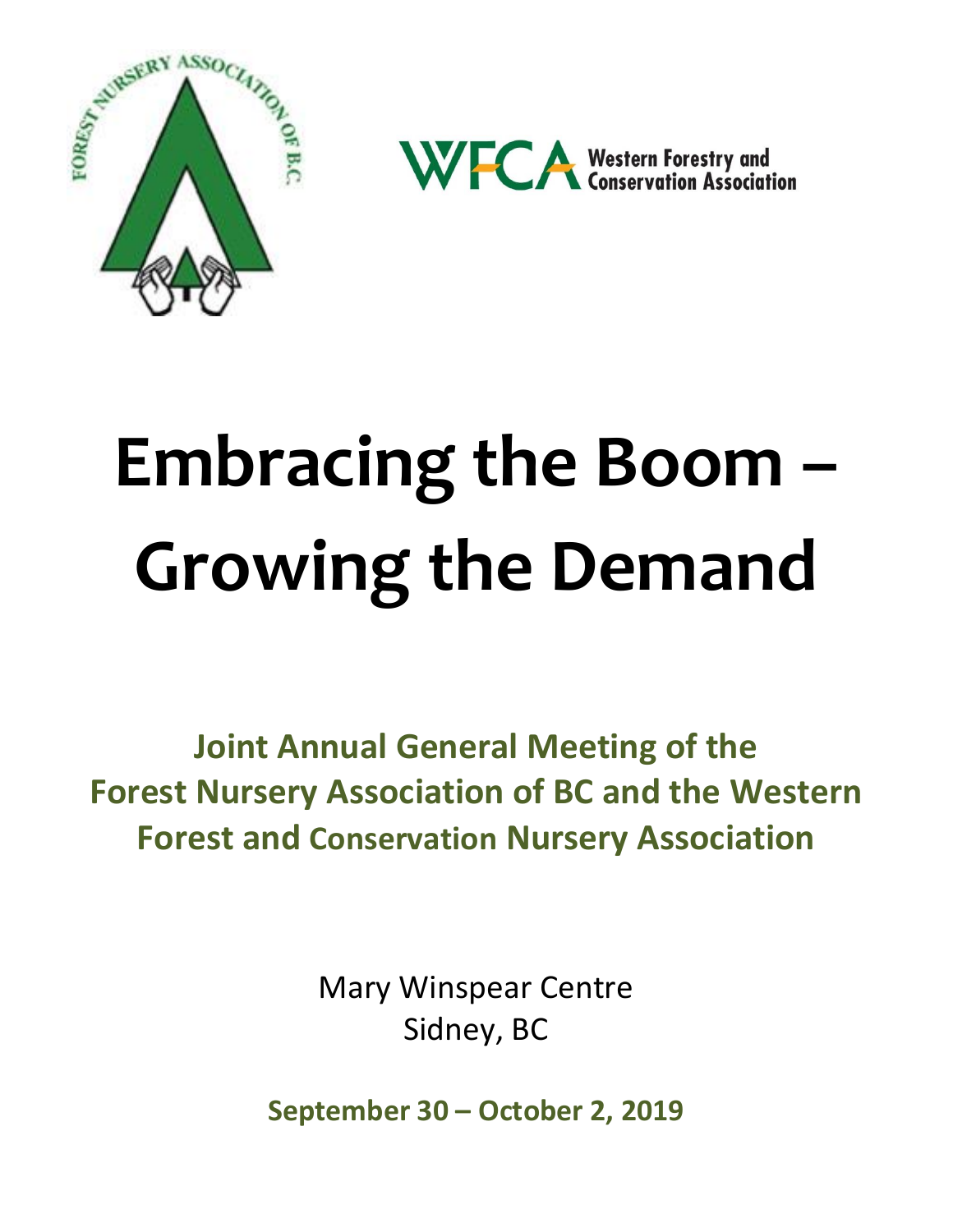# **Monday September 30, 2019**

# **Pre-Conference Tours**

| $11:00 - 1:00$                   | <b>Butchart Garden "Behind the Scenes" Tour</b>                            |
|----------------------------------|----------------------------------------------------------------------------|
| $1:30 - 2:30$ &<br>$2:30 - 3:30$ | Shaw Ocean Discovery "Behind the Scenes" Tour                              |
| $1:30 - 2:30$<br>$2:30 - 4:30$   | Inca Dinca Do Farm & Fibery Tour<br><b>Golf at Cordova Bay Golf Course</b> |
| $12:00 - 5:30$                   | <b>Exhibitor Set up</b>                                                    |

# **6:00 - 10:00 Registration/ Ice Breaker and Commercial Exhibits** Appetizers/Cash Bar

*Charity Casino Fundraiser for SPCA in memory of Terri Lee Baird.*

Meet our suppliers and start filling out your PASSPORT TO PRIZES! Conference attendees are given a *Passport* upon registration, which once signed by our exhibitors qualifies them for the prize draw at the end of the conference.

# **2019 Passport Prizes**

Grand Prize – Vancouver Island Getaway

2<sup>nd</sup> Prize – OYOYO Heated Jacket

3<sup>rd</sup> Prize – OYOYO Heated Jacket

# **Charity Casino Sponsors**

The FNABC and WFCNA would like to thank and acknowledge the following sponsors for their support.







Timberland Manager for TimberWest | ISLAND

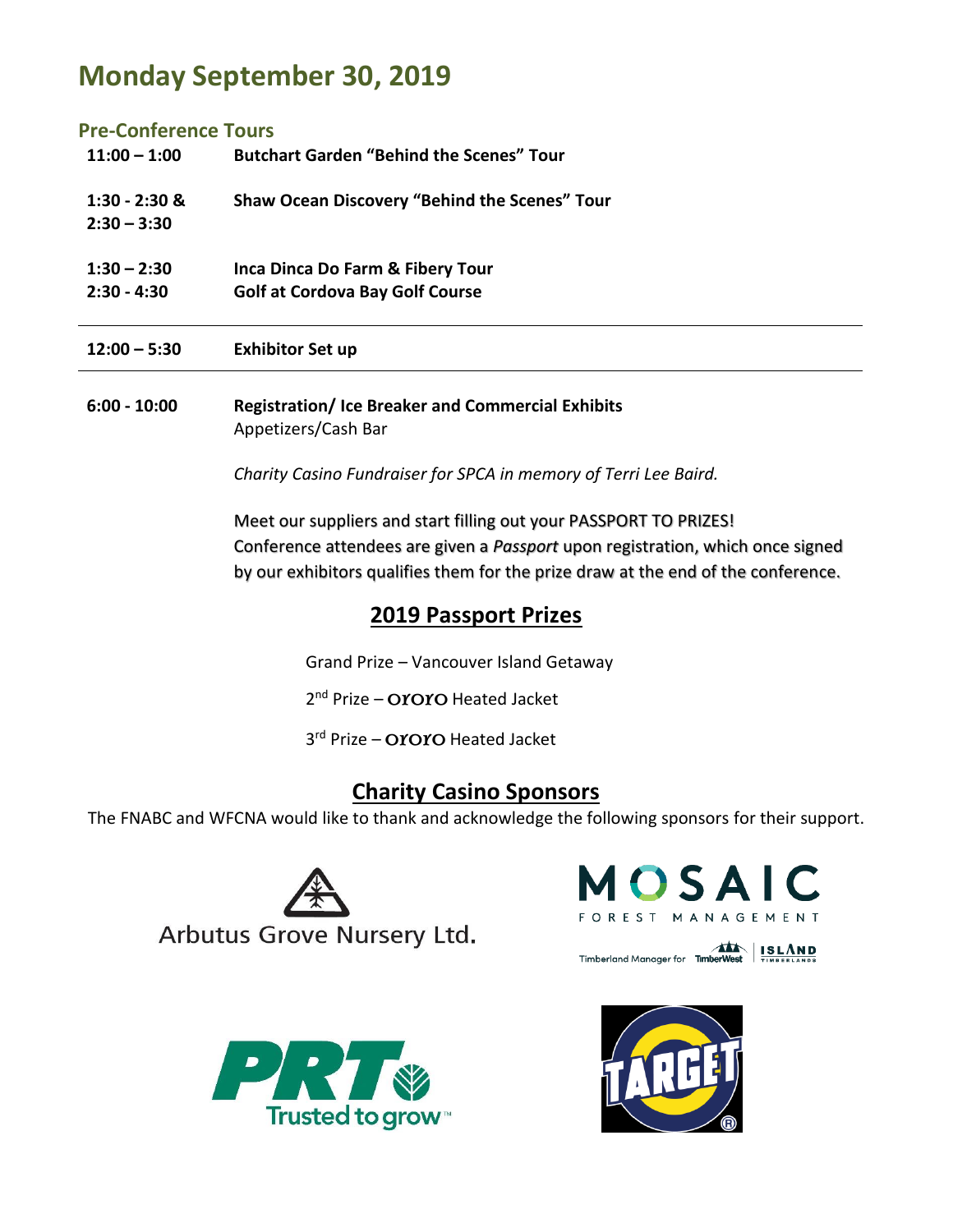# **Tuesday October 1, 2019**

| $7:00 - 8:00$   | <b>Breakfast, Registration and Commercial Exhibits</b>                                                                                                         |
|-----------------|----------------------------------------------------------------------------------------------------------------------------------------------------------------|
| $8:00 - 8:10$   | <b>Welcome and Opening Remarks</b><br>FNABC President, Tsawout First Nation Elder and Mayor of Sidney                                                          |
| $8:10 - 8:50$   | What a Forester Wants from the Nursery<br>Dennis Farquharson - Gro Trz Consulting Inc.                                                                         |
| $8:50 - 9:30$   | Seedling Ecophysiology: Nursery to Field Question and Answer Session<br>Steve Grossnickle - Nursery ToForest Solutions                                         |
| $9:30 - 10:00$  | <b>Exhibitor Forum</b>                                                                                                                                         |
| $10:00 - 10:30$ | <b>Coffee Break and Commercial Exhibits</b>                                                                                                                    |
| $10:30 - 11:10$ | Applicability of Root Growth Potential Testing to Predict Seedling Survival and<br><b>Growth in the Inland Northwest</b><br>Andrew Nelson, University of Idaho |
| $11:10 - 11:50$ | Lifting Dates, Chilling Hours and Storage Duration on RGP, Growth and Survival<br>Ryan Nadel, Auburn University                                                |
| $11:50 - 1:00$  | <b>Lunch Break and Commercial Exhibits</b>                                                                                                                     |
| $1:00 - 1:40$   | LED Lighting and Greenhouse Crop Production<br>Roberto Lopez, Michigan State University via webcam                                                             |
| $1:40 - 2:20$   | <b>Diseases and Pesticide Screening</b><br>Mario Lanthier, CropHealth Advising & Research                                                                      |
| $2:20 - 2:50$   | <b>Coffee Break and Commercial Exhibits</b>                                                                                                                    |
| $2:50 - 3:30$   | Using DNA-based detection technology to prevent conifer seed-borne pathogen<br>diseases<br>Nico Feau, University of British Columbia                           |
| $3:30 - 4:15$   | <b>FNABC Business Meeting (all FNABC members welcome)</b>                                                                                                      |
| $5:00 - 6:00$   | <b>Cash Bar</b>                                                                                                                                                |
| $6:00 - 11:00$  | <b>Banquet</b><br><b>Chief Forester's Seedling Growing Award (412A Fdc)</b><br><b>Green Timbers Award</b><br><b>Live Entertainment</b>                         |
|                 | Stand-up comic Morgan Cranny followed by music with Doug Folkins                                                                                               |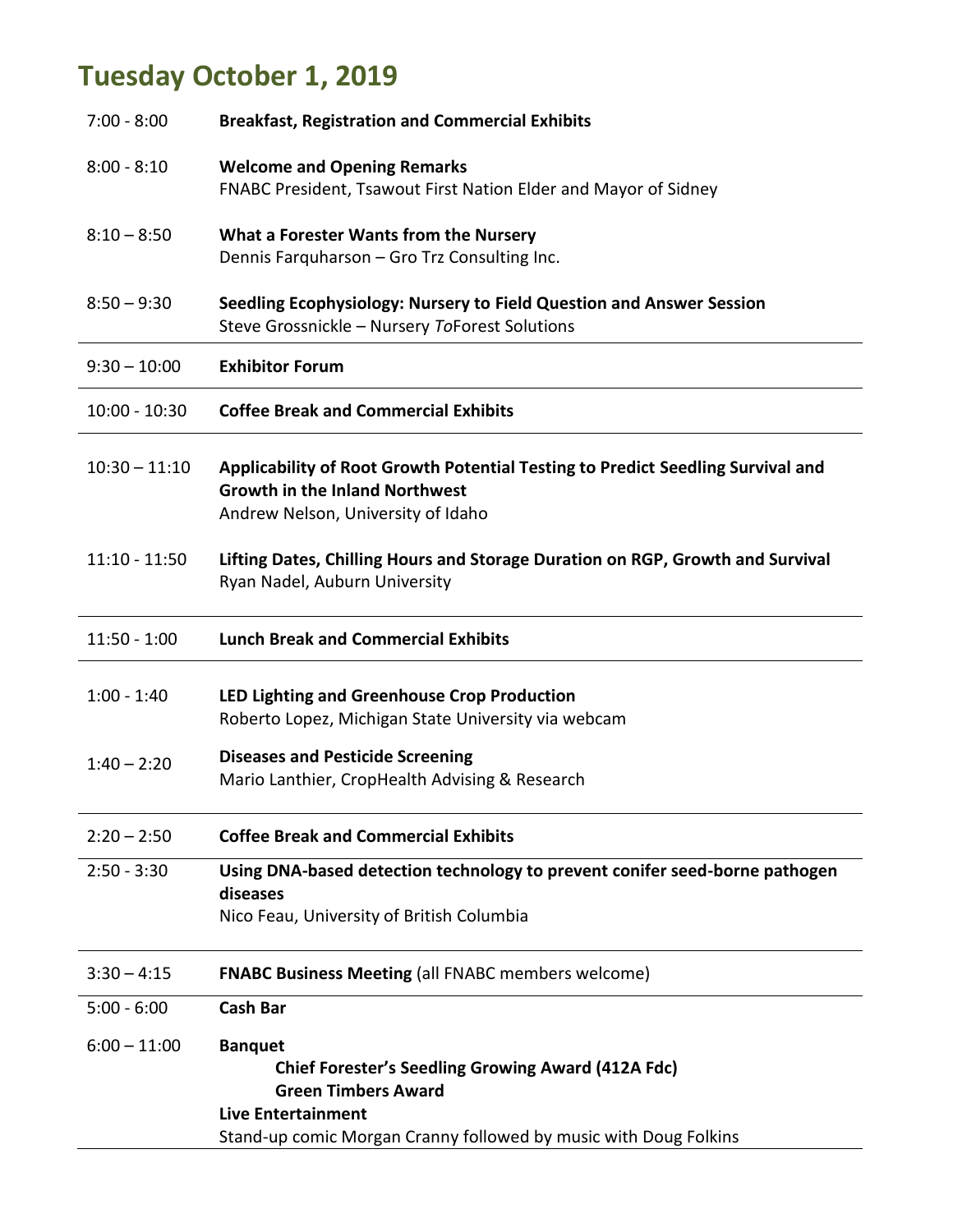# **Wednesday October 2, 2019**

| $8:00 - 8:45$                      | <b>Breakfast, Registration and Commercial Exhibits</b>                                                                                                                                                                                                                                                                                                                                                                                                                                                                         |
|------------------------------------|--------------------------------------------------------------------------------------------------------------------------------------------------------------------------------------------------------------------------------------------------------------------------------------------------------------------------------------------------------------------------------------------------------------------------------------------------------------------------------------------------------------------------------|
| $8:45 - 8:50$                      | Updates - FNABC President Steven Kiiskila                                                                                                                                                                                                                                                                                                                                                                                                                                                                                      |
| $8:50 - 9:30$                      | <b>MSI Prevention During Tree Planting</b><br>Robin McCullough, Brinkman Reforestation                                                                                                                                                                                                                                                                                                                                                                                                                                         |
| $9:30 - 10:10$                     | A Wild Winter at Webster Nursery: Weather Impacts of Winter 2018-2019<br>Nabil Khadduri, Webster Forest Nursery, Washington Depart of Natural Resources                                                                                                                                                                                                                                                                                                                                                                        |
| $10:10 - 10:40$                    | Advances in Whitebark Pine Germination at the U.S. Department of Agriculture,<br><b>Forest Service, Coeur d'Alene Nursery</b><br>Aram Eramian, Coeur d'Alene Nursery, USDA                                                                                                                                                                                                                                                                                                                                                     |
|                                    | Randy Moody, Whitebark Pine Ecosystem Foundation of Canada                                                                                                                                                                                                                                                                                                                                                                                                                                                                     |
| $10:40 - 11:00$                    | <b>Coffee Break and Commercial Exhibits</b>                                                                                                                                                                                                                                                                                                                                                                                                                                                                                    |
| $11:00 - 11:45$<br>$11:45 - 12:00$ | Balsam Woolly Adelgid Update - Dave Trotter, Phytofor Consulting<br>$\bullet$<br>Ag Environmental Management Code of Practice Update - Marg Crowley,<br>$\bullet$<br>BC Ministry of Environment & Climate Change Strategy<br>Government Seedling Demand Forecast Update - Neil Hughes, BC Ministry<br>$\bullet$<br>of Forests, Lands, Natural Resource Operations and Rural Development<br>BC Timber Sales Update - Alan Rasmussen, BC Timber Sales Seedling<br>$\bullet$<br><b>Services</b><br><b>Exhibitor Passport Draw</b> |
| $12:00 - 12:10$                    | <b>Conference Wrap-up</b>                                                                                                                                                                                                                                                                                                                                                                                                                                                                                                      |
| $12:40 - 3:00$                     | Arbutus Grove Nursery and WFP Saanich Forestry Centre Nursery Tours<br>Pick up Bag Lunch and Board Buses                                                                                                                                                                                                                                                                                                                                                                                                                       |
| 3:00                               | End of Conference - Buses Drop off Passengers at Conference Centre                                                                                                                                                                                                                                                                                                                                                                                                                                                             |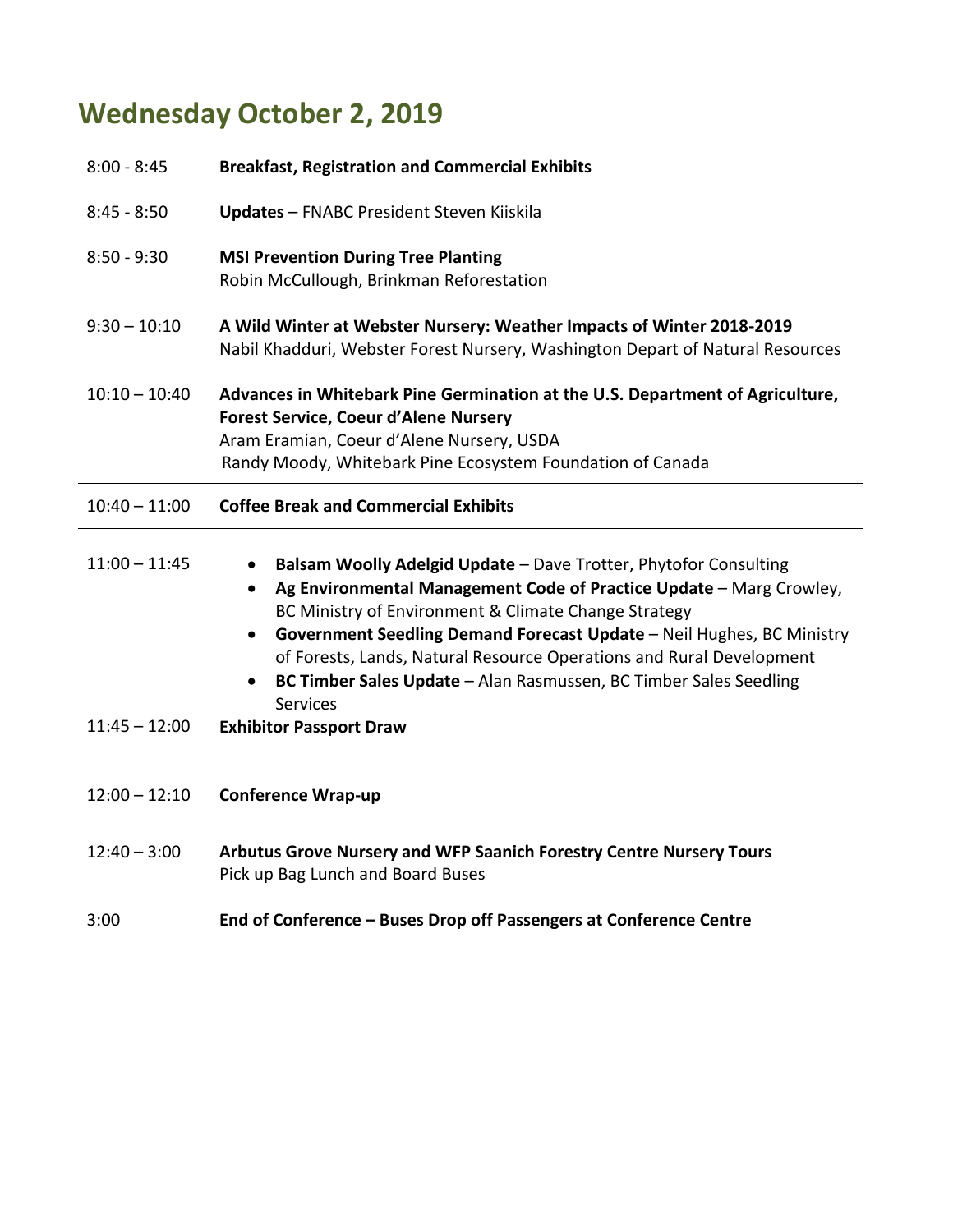**Sponsors of the Joint Annual General Meeting of the Forest Nursery Association of BC and the Western Forest and Conservation Nursery Association**

**The FNABC and WFCNA would like to thank and gratefully acknowledge the generous contributions of the following sponsors in support of the 2019 Annual General Meeting and their ongoing efforts for the reforestation nursery sector.**



**WORK SAFE BC** 















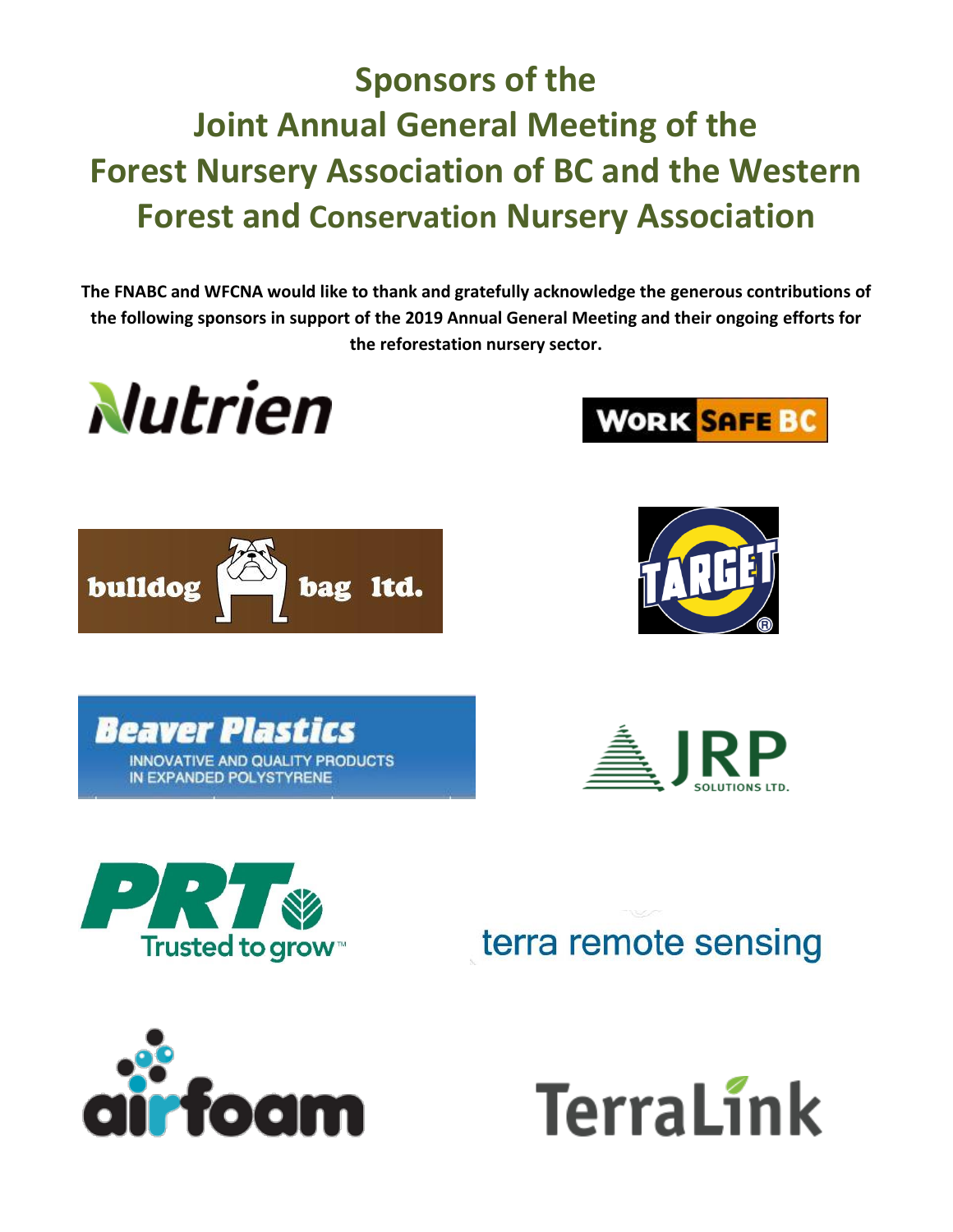# **Abstracts and Biographies**

# **Tuesday October 1, 2019**

# **8:10 – 8:50 What a Forester Wants from the Nursery**

Dennis Farquharson – Gro Trz Consulting Inc.

### ABSTRACT

Dennis plans to take us on a seedling to free growing and well beyond, photo journey compressing his 30 years of silviculture field experience and observations into this presentation. While doing so he is going to share with us his perspective on what the forest nurseries of BC are doing well, as well as suggestions that the forest nurseries might consider making (small and larger) that would help and support silviculture foresters, planting contractors and planters to help them establish better plantations and maybe a bit more easily.

#### BIOGRAPHY

Dennis Farquharson is an RPF Silviculture Forester who graduated from UBC Forestry in 1985 and in 2002 obtained a UBC diploma in Advanced Silviculture. He worked for Tolko Industries Ltd in the Thompson Woodlands Division from 1988-2009 and was responsible for the management of all silviculture activities. He has been a longstanding member of SISCO since 1993 and since 2010 has been a forestry consultant.

During his career Dennis has managed all activities related to the planting of more than 60,000,000 seedlings and the declaration of more than 35,000 hectares 'free growing' forests. He has been involved in many operational trials over the years include fall planting, exponential fertilizer loading of Douglasfir, mature needle Lodgepole pine, various deer browse control techniques, tea bag fertilization, hydrogel moisture augmentation, herbicide application and climate change out-planting trials.

# **8:50 – 9:30 Seedling Ecophysiology: Nursery to Field Question and Answer Session.**

Steve Grossnickle – Nursery *To*Forest Solutions

# ABSTRACT

Ecophysiology examines the physiological and morphological processes of plants in response to their surrounding environment. Merging biological knowledge of the forest species with an understanding of environmental conditions that influence seedling performance allows practitioners to create a cultural process to grow quality crops of seedlings. In addition, monitoring of the cultural process and assessing the final product ensures the delivery of quality seedlings to the forest restoration program. Production of quality seedlings is the objective of all nursery programs because it is the critical component for successful seedling field performance within any forest restoration program. This question and answer session is designed to allow the nursery practitioner to ask about the biological processes of conifer seedlings and how to integrate this knowledge into developing nursery cultural protocols.

# BIOGRAPHY

Dr. Steve Grossnickel has conducted work in the natural sciences/forestry field for over thirty years throughout the U.S. and Canada, regarding ecological and physiological processes of plants in operational nurseries, ecosystem restoration projects and forested areas. He graduated with a PhD in 1983 from Colorado State University. He has worked as an Assistant Professor at the University of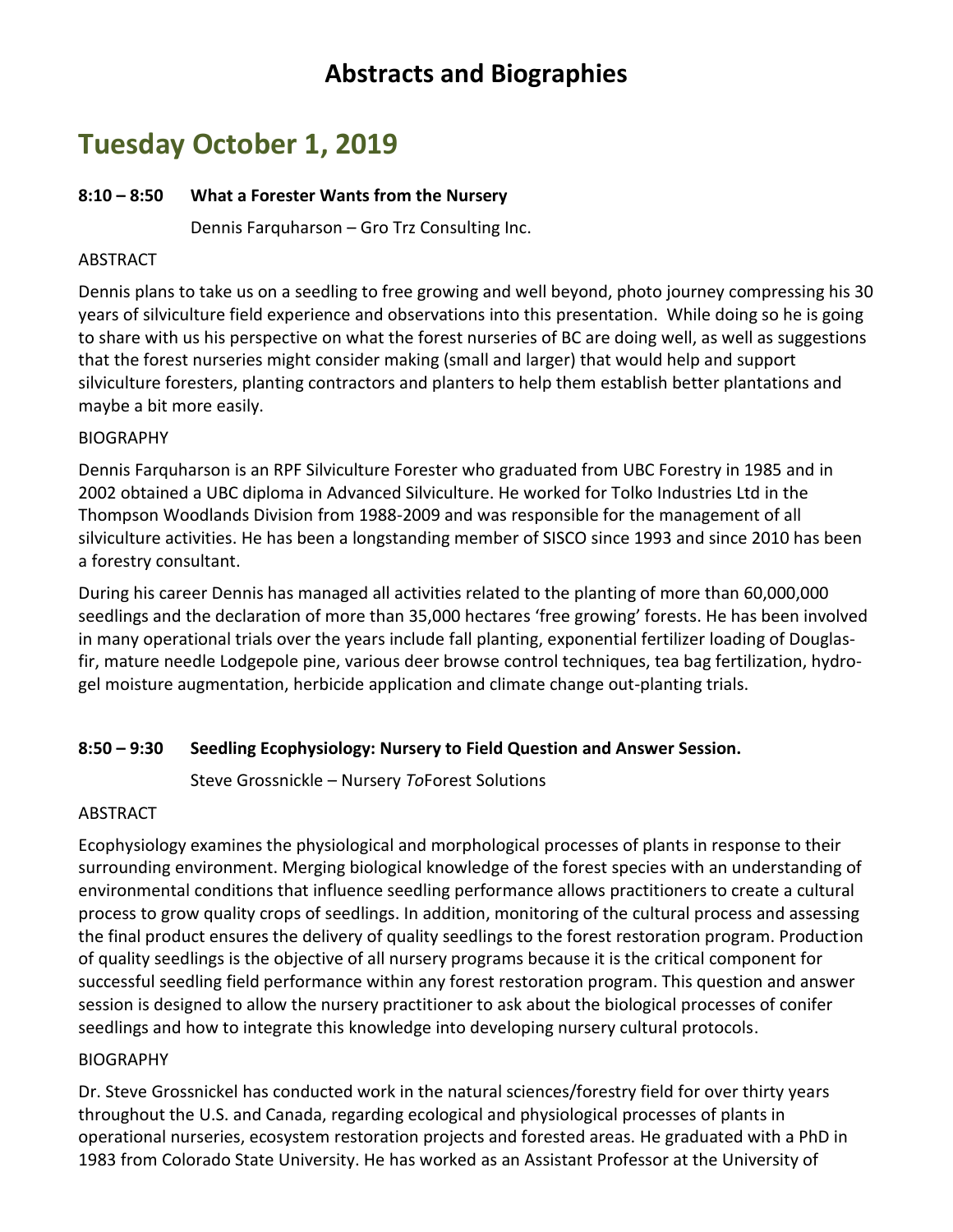Toronto in silviculture from 1984-85, was Assistant Director and Research Scientist with the Forest Biotechnology Centre at BC Research from 1987-99; Program Lead and Director at Cellfor Inc. from 2000 -11 and has been a forestry consultant since 2012.

# **10:30 – 11:10 Applicability of Root Growth Potential Testing to Predict Seedling Survival and Growth in the Inland Northwest**

Andrew Nelson, Center for Forest Nursery & Seedling Research, University of Idaho

#### ABSTRACT

Root growth potential (RGP) is one of the most widely tested metric of seedling quality by nurseries across the Northwest. Prior to outplanting, seedlings are placed in an environment with optimal temperature, moisture, and light conditions. At the end of testing seedlings are removed and new root growth is measured, such as the count of new roots or the length of the longest new root. The Center for Forest Nursery and Seedling Research at the University of Idaho has refined an aeroponic mist chamber system to rapidly test RGP of multiple seedlots at once. The Center routinely tests 80-100 seedlots per year for public agencies and private landowners. All Inland Northwest seedlots have been planted annually at three sites per years that span a broad geographic and site quality distribution where survival and growth are measured for the first two or year years after planting. First year survival and growth of Interior Douglas-fir and western larch were poorly correlated with RGP when planted in 2018, except for extremely low RGP seedlots suggesting a potential RGP threshold for survival. This presentation will focus on correlations of growth and survival two and three years after planting from various trials installed across the region to continue work on developing RGP thresholds by species.

#### BIOGRAPHY

Dr. Andrew Nelson is the Tom A. Alberg and Judith Beck Endowed Chair of Native Plant Regeneration and Director of the Center for Forest Nursery and Seedling Research at the University of Idaho. He has 10 years of experience studying forest regeneration in forests of New England, the southeastern United States, and the Inland Northwest. He currently researches ways to improve seedling quality in the nursery, environmental factors influencing outplanted seedling survival and growth, and modeling forest regeneration responses to climate, competing vegetation, and seedling quality.

# **11:10 – 11:50 Lifting dates, chilling hours and storage duration on Root Growth Potential (RGP), Growth and Survival**

Ryan Nadel, School of Forestry and Wildlife Sciences, Auburn University

# ABSTRACT

Annually the southern United States produces over a 1 billion forest tree seedlings, the majority are conifers (pine) produced as bareroot seedlings. Typically grown in native soil, in open fields for less than a year they are removed from the soil during lifting, prior to being sent for outplanting. Once seedlings are lifted, they are packed in boxes, bags or bundles, stored in a cooler and transported to sites for reforestation. Lifting operations occurs between late November to February /March each year. All forest tree seedlings, during this short time period, need to be lifted and planted to optimize chances of seedling survival and growth. Once lifted seedlings are often held in cold storage prior to outplanting. One concern with this process is that, seedlings stored for longer than recommended have an increased chance of developing mold and decreasing seedling survival once outplanted. Storing forest tree seedlings is thus a foremost challenge due to the short time period between lifting and planting for optimal seedling survival. Weather conditions are often not conducive for tree planting once seedling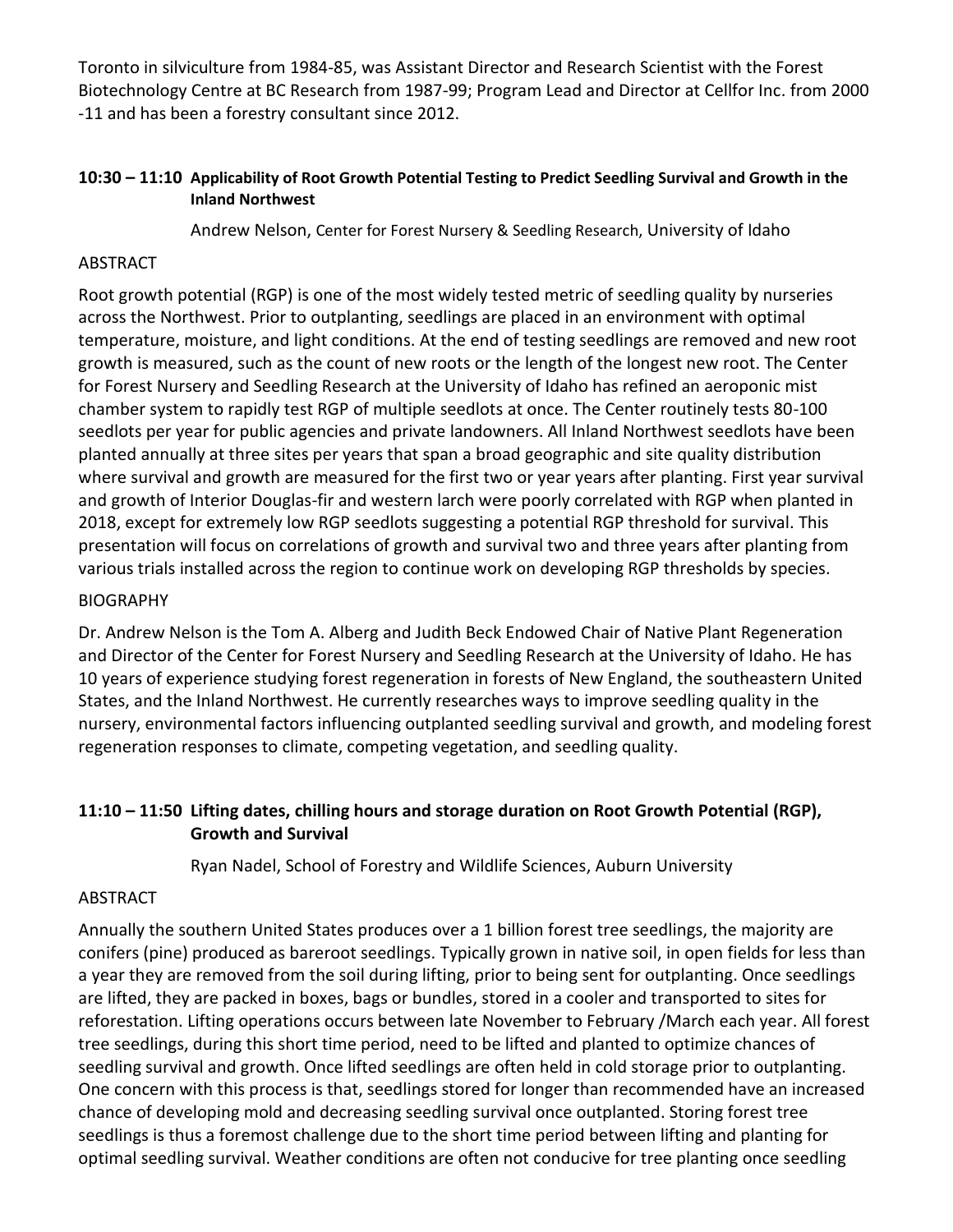have already been lifted from the nursery, requiring seedlings to be stored for longer time periods than recommended. Over three lifting seasons we investigated the impact of pine seedling storability over a 14-week period compared to delayed lifting dates and their impact on both survival and growth after outplanting. This research showed that despite longer storage times, chilling hours are not necessary for successful storage of seedlings. However, increased storage time did result in decreased root growth potential (RGP) and seedling outplanting survival. Seedlings harvested later in the lifting season resulted in decreased survival after outplanting. Delaying the lifting of seedlings over the recommended lifting season and storing in a cooler for extended periods of time will reduce outplanted seedling growth and survival.

# BIOGRAPHY

Dr. Ryan Nadel is an Assistant Research Professor in the School of Forestry and Wildlife Sciences at Auburn University, working for the Southern Forest Nursery Management Cooperative. His current research focus is on seedling quality and methodologies that minimize the environmental impact of nursery cultural practices, while maximizing the cost effectiveness of artificial regeneration forestry systems.

# **1:00 – 1:40 LED Lighting and Greenhouse Crop Production**

Roberto Lopez, Department of Horticulture, Michigan State University

# **ABSTRACT**

Does the lighting lingo put you in the dark? Roberto will cover the common definitions, guidelines, and strategies used for high-intensity light-emitting diode (LED) supplemental greenhouse lighting for seedlings. He will also discuss the plant responses that you can expect under LED supplemental and photoperiodic lighting. Lastly, he will discuss key factors to consider when making a decision between high-pressure sodium (HPS) lamps and LED fixtures, including lamp longevity, efficacy, cost, light spectrum, electricity rate, utility rebates, and various growing scenarios.

# BIOGRAPHY

Dr. Roberto Lopez is an assistant professor and controlled environment/floriculture extension specialist with a 45% research, 30% teaching, and 25% extension appointment in the Department of Horticulture at Michigan State University. His research focuses on propagation and production of young and finish plants (floriculture, leafy green, and culinary herb crops) in greenhouses, growth rooms/containers, warehouse-based plant factories, and vertical farms. The primary objective of his research is to determine how light (quantity, quality, and duration), substrate and air temperature, and carbon dioxide in controlled-environment agriculture (CEA) production influences crop timing, rooting, yield, quality, flavor, nutrition, and subsequent performance.

# **1:40 – 2:20 Update on Pesticide Registrations for Canadian Seedling Nurseries**

Mario Lanthier, CropHealth Advising & Research

# ABSTRACT

Since 2017, the British Columbia association has sponsored projects to generate new pesticide registrations for Canadian forest seedling nurseries. In fall 2018, two trials funded by the industry examined "newer" fungicides registered for Botrytis in greenhouse production, but not specifically for conifer trees. The products Luna Tranquility (fluopyram + pyrimethanil), Palladium (cyprodinil + fludioxonil) and Pristine (boscalid + pyraclostrobin) gave good to excellent control of Botrytis, without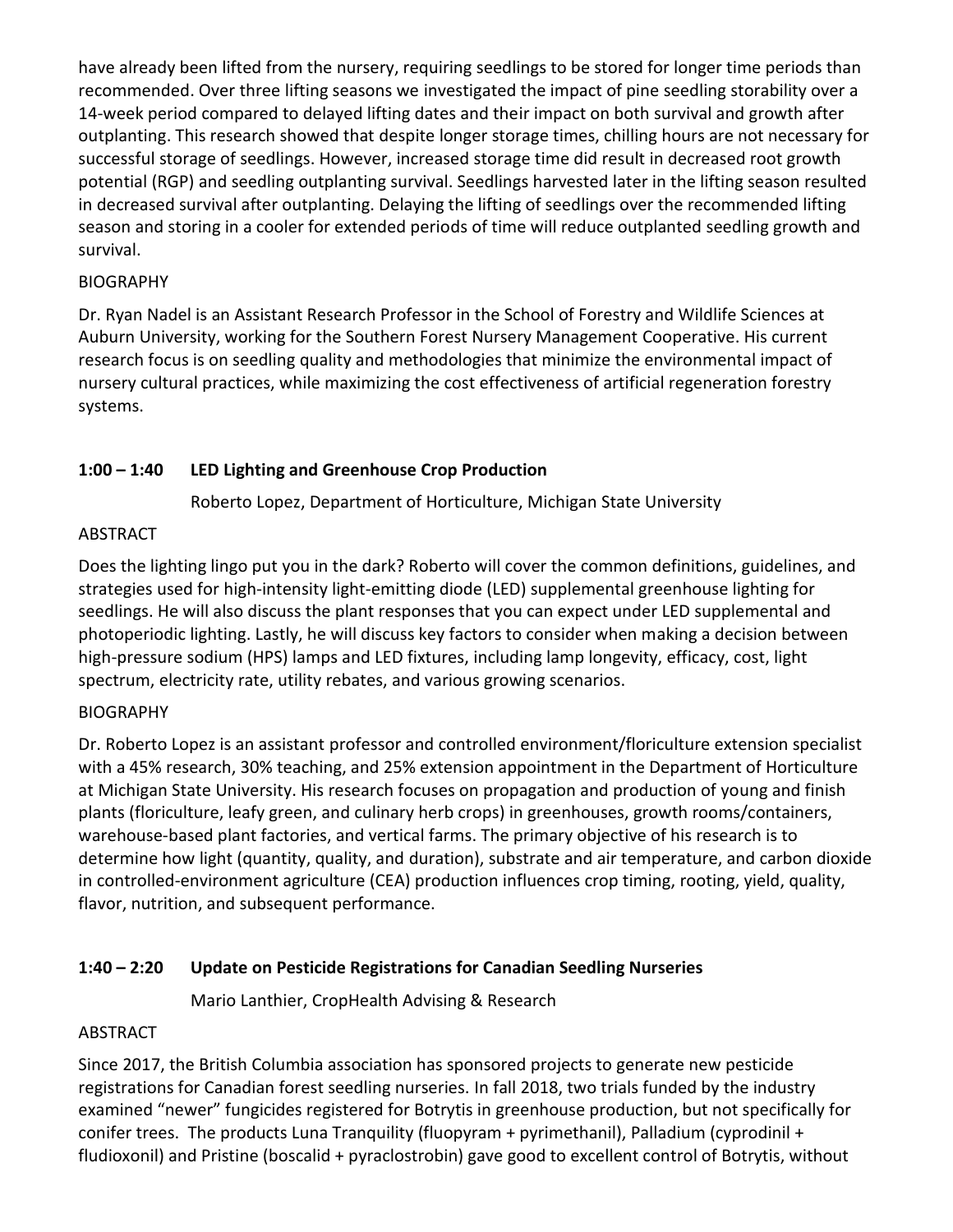phytotoxicity. This trial highlighted the need for better information on rate of spray volume applied per area of production. In summer 2019, representations were made to the Canadian agency to modify label wording on fungicides of interest for this industry. All the newer fungicides have this statement on the label: "Do not apply this product through any type of irrigation system". The wording prevents widespread use of the newer products as chemigation is the most common application method at seedling nurseries. Recently, funding was approved by an agency of the BC Ministry of Forests traditionally reserved for seed orchards. The funding will support two trials in 2020 to test newer fungicides for Fusarium root rot and newer insecticides for Lygus bugs.

#### BIOGRAPHY

Mario Lanthier and his company provide consulting services related to pest management and plant health to nurseries, greenhouses, public agencies and landscape companies in British Columbia and Alberta. Mario has been working in the horticulture industry for many years (the exact number is unknown). He is a friend of bugs who thinks that compost is great. Since 2017, his company has worked with FNABC to obtain a wider choice of pesticide products for use in seedling nurseries. Some of the work was presented at the Salmon Arm meeting one year ago. The presentation at this meeting will be an update on the work conducted in 2019.

# **2:50 – 3:30 Using DNA-based detection technology to prevent conifer seed-borne pathogen diseases**

Nicolas Feau, Faculty of Forest Sciences & Conservation, University of British Columbia

Millions of conifer seeds with improved growing performance are produced in BC every year. However, these seeds may be source of pathogens, with seed-borne and surface-infecting fungi causing root rot and damping off during seedling development. Seed-borne fungal pathogens of the genus *Fusarium* are responsible for economically important diseases of Douglas-fir in production nurseries. The high cost of genetically improved seeds makes even small losses due to *Fusarium* diseases unacceptable. Under nursery production conditions, the most effective disease management strategy is exclusion which is accomplished by using seed detection assays to screen seed-lots. The conventional assay used in BC consists of planting seeds on artificial media to enhance growth of *Fusarium* species. However, this approach is labor intensive, and relies only on morphological characterization of spores, limiting the identification of *Fusarium* to the genus level. DNA-detection assays based on the real-time polymerase chain reaction (qPCR) are among the most accurate, rapid and cost-effective methods for detecting pathogens at the species level. The development of a DNA identification system for seed-borne *Fusarium* species will increase accuracy and speed of detection and allow targeting only problematic *Fusarium* species. Proper development of this tool requires identifying the most abundant and pathogenic *Fusarium* species found in conifer seeds. A preliminary survey on three coastal Douglas fir seed-lots resulted in the identification of four *Fusarium* species, with *F. proliferatum* and *F. oxysporum* present in high frequencies (84.0 and 11.3% of the infested seeds, respectively). If this result is confirmed, these two pathogenic species will be incorporated as the main targets in our DNA-detection assay. Due to the inability to predict disease potential each year our routine DNA-based identification assay will help forest nurseries make cost effective management decisions.

#### BIOGRAPHY

Dr. Nicolas Feau is a forest pathologist and mycologist working as a Research Associate in Dr. Richard Hamelin's lab at UBC. He completed his PhD at the Université Laval in Québec and a post-doc at the French National Institute of Agronomy (INRA) of Bordeaux. He conducted studies in several patho-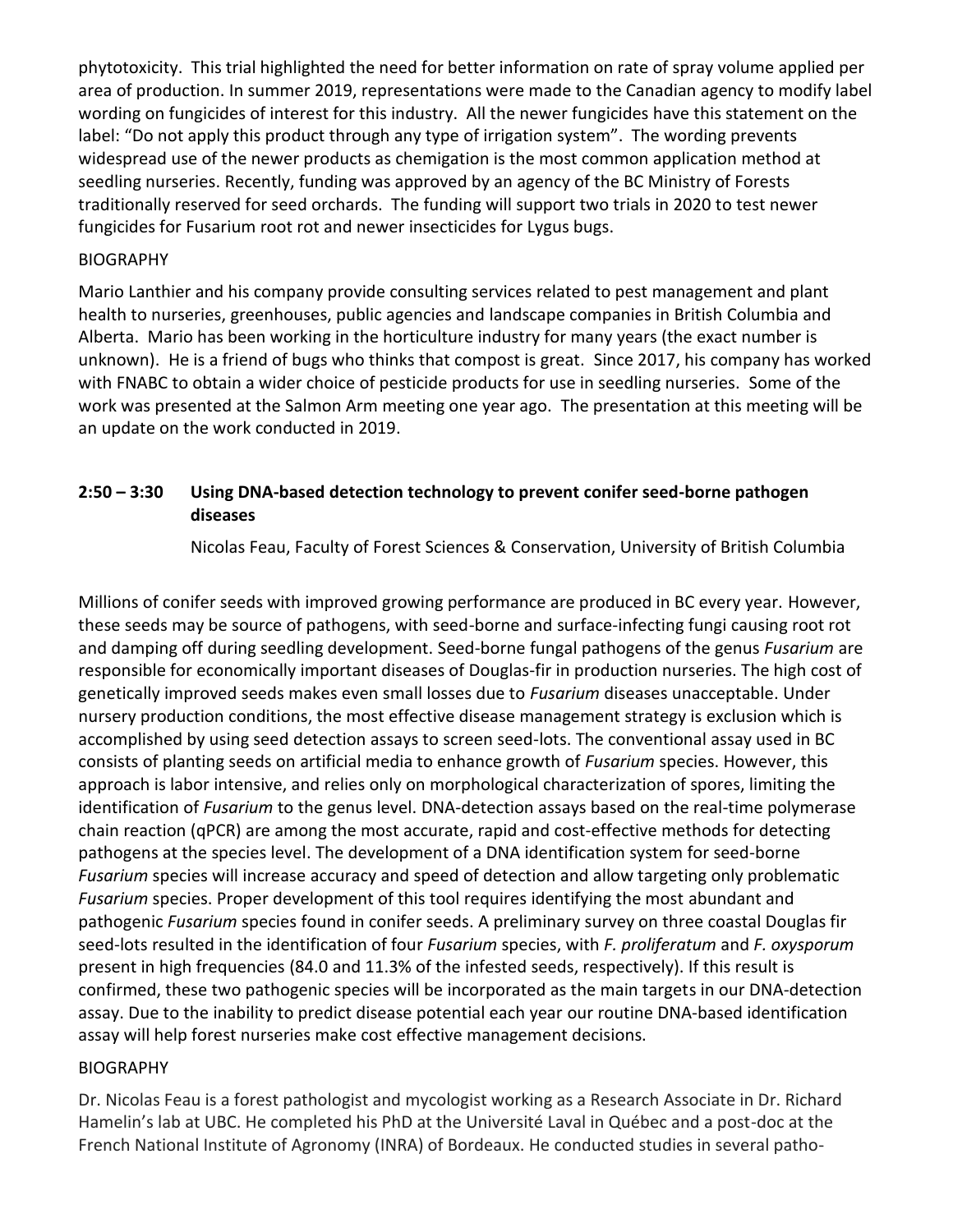systems, from poplar rusts and cankers, to blue stain fungi and oak powdery mildews. Nicolas is working on developing bioinformatics tools and resources to compare and analyze genomes of tree pathogens and develop DNA-based detection assays. He also uses population genomics approaches to get a better understanding on the emergence and evolution of forest pathogens.

# **Wednesday October 2, 2019**

# **8:50 – 9:30 MSI Prevention During Tree Planting**

Robin C. McCullough, Brinkman Reforestation

# ABSTRACT

Robin McCullough, Occupational Health & Safety Coordinator for Brinkman Reforestation, shares three approaches for reducing MSIs in treeplanters: Education and Structural Support, Increasing Granularity, and Activating Self-Management. Like nursery workers, treeplanters perform highly repetitive work during a relatively short season; each day lost to injury represents significant income loss. How can this be mitigated? Having incorporated Total Physiotherapy's training, assessment, and injury management tools (increasing granularity) into their OH+S program (education + structural support), Brinkman Reforestation has seen an increase in reporting of early injury signs, with a corresponding decrease in advanced/severe injuries, and an increased level of worker engagement with their own injuries, including at the preventative stage (activating self-management). Ms. McCullough will provide detail on these approaches, and address questions on their application to nursery workers.

# BIOGRAPHY

Robin McCullough has been the Occupational Health & Safety Coordinator for Brinkman Reforestation Ltd since 2013. Previous to this, she worked as a treeplanter, Crew Lead, and Project Manager. Her MA thesis focused on communication within silvicultural operations, specifically the work that Crew Leads do in the field, to action the prescriptions of silviculture foresters. Her current work encompasses MSI prevention, in which communication and structural support are key components.

# **9:30 – 10:10 A Wild Winter at Webster Nursery: Weather Impacts of Winter 2018-2019**

Nabil Khadduri, Webster Forest Nursery, Washington Department of Natural Resources

# ABSTRACT

Washington DNR's Webster Nursery, just south of Olympia, endured a series of weather extremes this past winter. An unusually powerful lightning strike on the night of December 18 knocked out windows and damaged electrical equipment at the greenhouse and seed plant complex, causing 70 thousand USD in damage. That was a precursor to a historically cold and snowy period from early February to early March that transitioned to record warm temperatures by mid-March. The second half of the talk focuses on operational decisions taking into account seedling physiology, labor availability, and the benefits and limits of irrigation frost protection. The talk concludes with a discussion of seedling impacts and lessons learned.

# BIOGRAPHY

Nabil Khadduri received his Master's in horticulture and statistics in 2002 from New Mexico State University. Since then, he has worked at Washington DNR in greenhouse and bareroot seedling production as well as in the seed orchard program. As the nursery scientist, he enjoys working with growers to conduct applied research in an operational setting.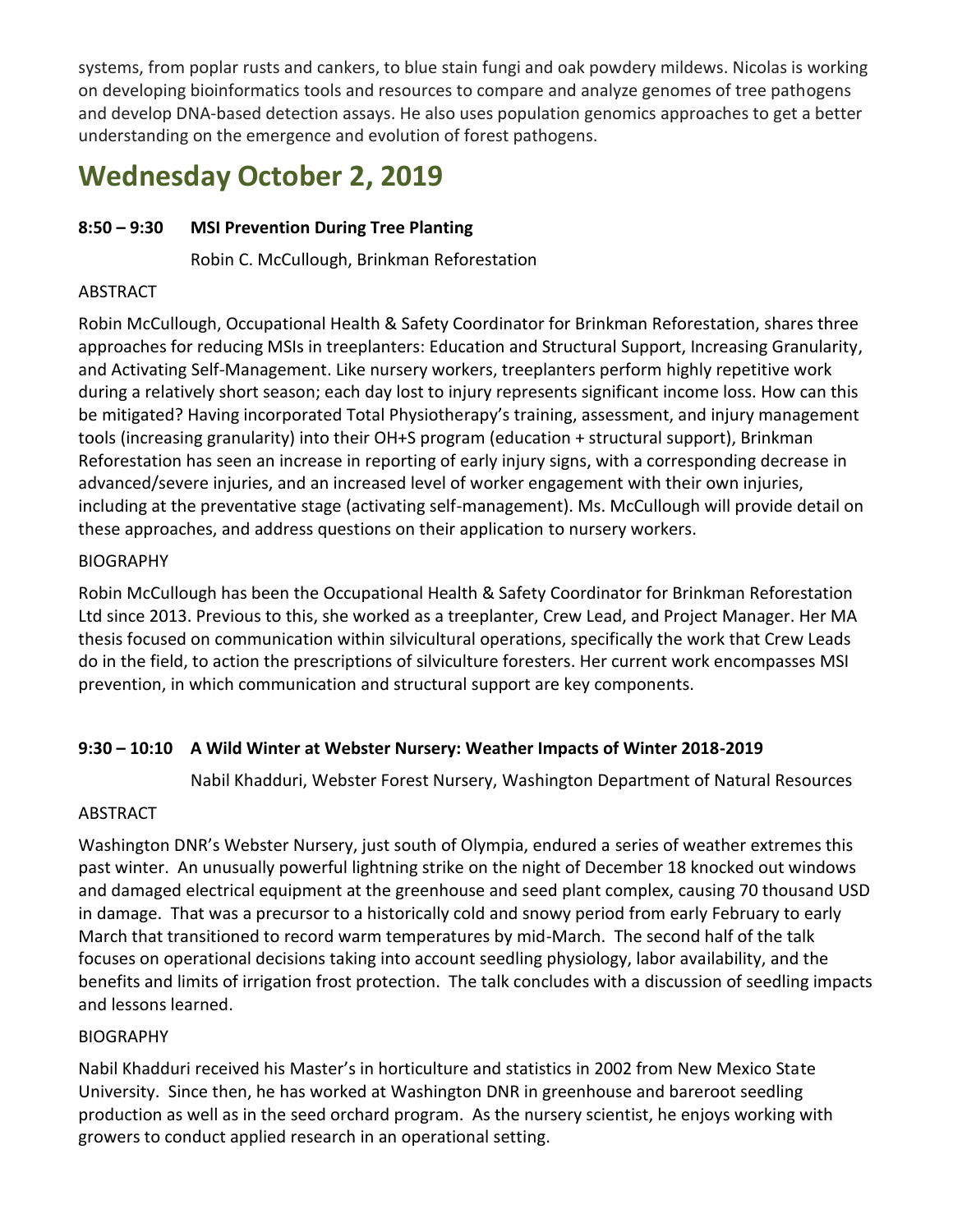# **10:10 – 10:40 Advances in Whitebark Pine Germination at the U.S. Department of Agriculture, Forest Service, Coeur d'Alene Nursery**

Aram Eramian, Coeur d'Alene Nursery, USDA

Randy Moody, Whitebark Pine Ecosystem Foundation of Canada

#### ABSTRACT

Whitebark pine (*Pinus albicaulus* Engelm.) is a high-elevation foundation species that acts as a critical food source for many species. Populations are rapidly declining due to White pine blister rust (*Cronartium ribicola* Fischer*)*, Mountain pine beetle (*Dendroctonus ponderosae* Hopkins*)*, and successional replacement by more shade-tolerant species. Restoration efforts are key to ensuring that this species does not vanish from the landscape. The USDA Forest Service, Coeur d'Alene Nursery has grown Whitebark pine, for restoration purposes, for almost 30 years, producing 182 thousand seedlings in the 2017 growing season. The protocol followed by the Coeur d'Alene Nursery is constantly evolving as continued research leads to new discoveries. This pilot study, conducted in 2017, examined the germination rates of Whitebark pine seeds from four locations. It tested the current protocol and three variations to determine which yielded the highest germination rates. It also provided the answers to three main questions and laid the foundation for a much larger study to follow.

#### BIOGRAPHY

Aram Eramian started his Forest Service career as a seasonal employee in 1978 and spent the first 15 years in timber, fire and Silviculture. In 1992, he started his nursery career at Coeur d'Alene managing the Tree Improvement program for 11 years. In 2002, he switched to bare root production and assistant to the Nursery Manager. In 2015, he became the Nursery Manager or as he would like to refer to it as the Natural Resource Accountant.

Randy Moody has an MSc and is a Professional Biologist from Kimberley BC. He is the President of the Whitebark Pine Ecosystem Foundation of Canada and has been working on whitebark pine recovery for 16 years. His clients include mining companies, forestry companies, ski areas, provincial and federal governments, non-profits, and First Nations; all interested in whitebark pine recovery work. He coauthored the Federal Recovery Strategy and has developed several other guidance documents for the Province of BC.

#### **11:00 – 11:10 Balsam Woolly Adelgid Update**

David Trotter, Phytofor Consulting

#### ABSTRACT

Balsam Woolly Adelgid, *Adelges picea,* (BWA) is now established in the South Coast Forest Region, the West Coast Forest Region (excluding Haida Gwaii Forest District), and the Cascades Forest District. Recent surveys have confirmed presence of BWA in interior production areas and forests, including the Okanagan, Shuswap, Rossland, and as far north as Quesnel and Clearwater areas. As a result of the widespread detections of BWA in southern BC, the provincial BWA regulation under the BC Plant Protection Act has been repelled as of March 6, 2019. Therefore, the Ministry of Agriculture is not requiring growers to apply for *Abies* permits for 2019 or beyond. The implications to seedling requests and BMPs will be discussed.

#### **BIOGRAPHY**

David Trotter is a professional agrologist and completed his Master's at Simon Fraser University in 1981. Until recently, he was with the BC Ministry of Agriculture, working in the areas of agroforestry, riparian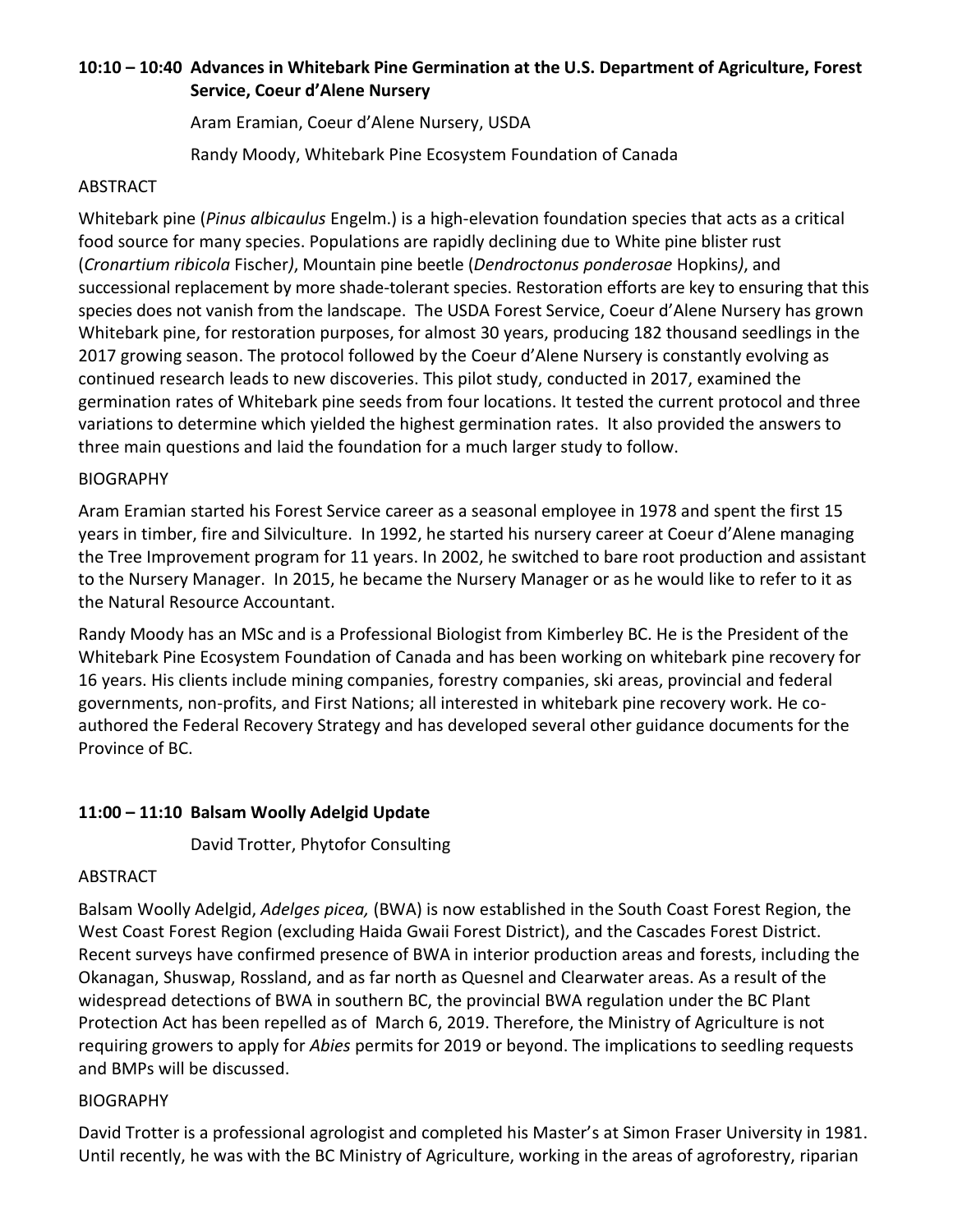management and Environmental Farm Planning. Previously, he was the Provincial Reforestation Nursery Pest Management & Extension Specialist with the BC Forest Service. He is currently the Secretary for the FNABC.

# **11:10 – 11:20 Ag Environmental Management Code of Practice Update**

Marg Crowley, BC Ministry of Environment & Climate Change Strategy

# ABSTRACT

Marg will provide an overview of the new Code of Practice for Agricultural Environmental Management (AEM Code), as a result of the review of the previous Agricultural Waste Control Regulation. The AEM Code regulates discharges into the environment from agricultural operations and covers all agricultural operations in BC, which includes Forest Tree Seedling Nurseries. The presentation will briefly cover the general requirements that all agricultural operations need to follow, and the requirements specific to various agricultural activities, focusing on what is important for forest nurseries to know and understand.

# BIOGRAPHY

Marg Crowley has a B.Sc. and M.Sc. in agriculture and is a professional agrologist. She is currently the Senior Environmental Management Officer in the Environmental Standards Branch of the Ministry of Environment & Climate Change Strategy in Victoria, BC. Her focus is agricultural practices and agriculture-related environmental policy and regulations. She previously worked for the BC Federation of Agriculture (former agricultural organization to the current BC Agriculture Council), on many agricultural and environmental programs and projects for the BC agriculture industry and associations; and as a consultant for a few years, prior to working for the BC Public Service.

# **11:20 – 11:30 Government Seedling Demand Forecast Update**

Neil Hughes, BC Ministry of Forests, Lands, Natural Resource Operations and Rural Development

# ABSTRACT

Neil will provide a short update on the current projected demand for seedlings along with the factors driving this situation. The provincial demand is growing rapidly from 2018 due to the tail end of mountain pine beetle salvage, the wildfires of 2017 and 2018 along with the injection of federal funding for the Low Carbon Leadership Fund. Managing this growth at a sustainable level is key to the provinces success in delivering a reforestation program.

# BIOGRAPHY

Neil Hughes is an RPF with over 30years of silviculture and planning experience both in Scotland and coastal BC working for licensees until 2015 when he took his current position as Forest Establishment Leader for MFLNRORD.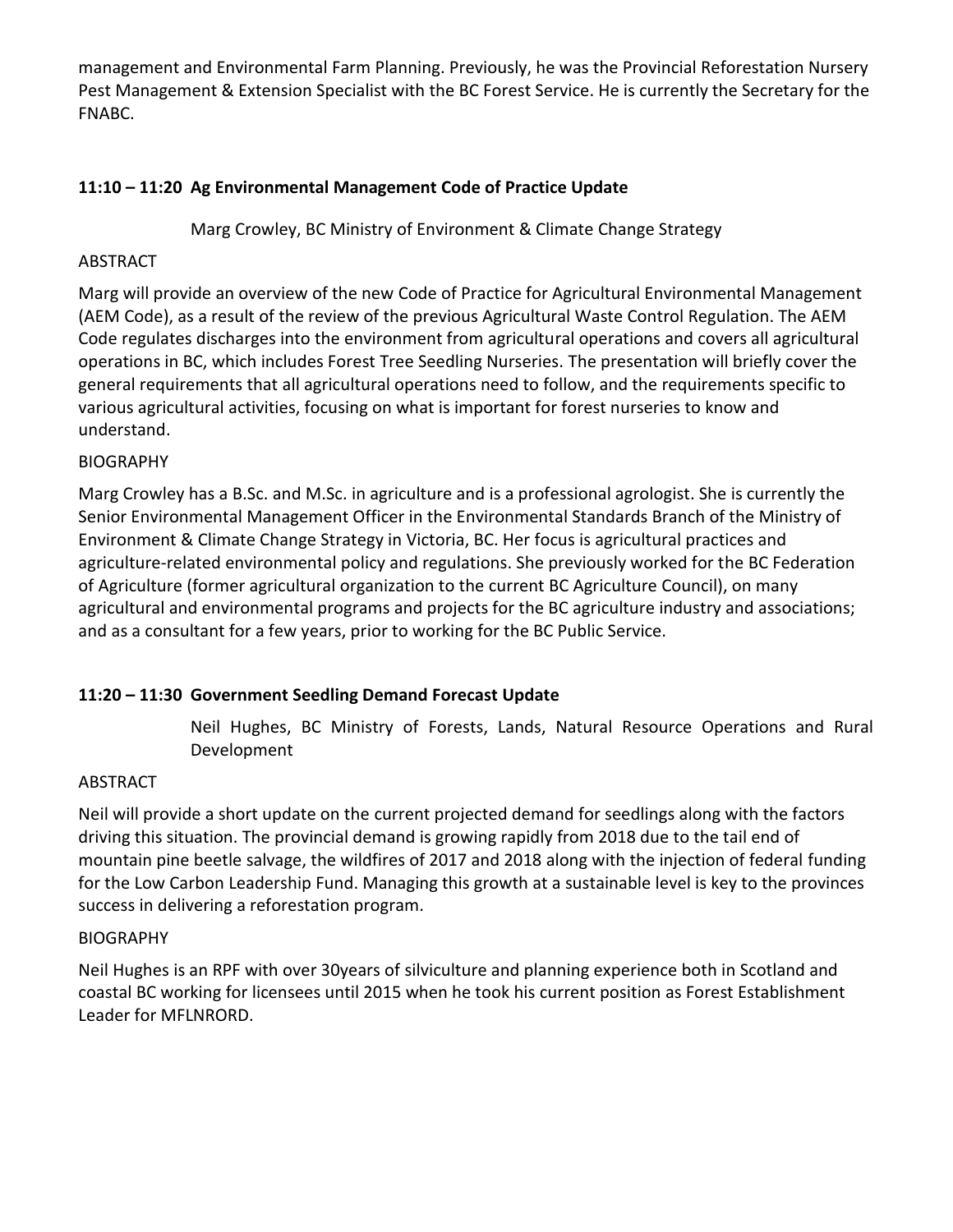#### **11:30 – 11:40 BC Timber Sales Update**

#### Alan Rasmussen, BC Timber Sales Seedling Services

#### **ABSTRACT**

Alan will discuss the results of the Storability Trial – Year 1 (Fall 2017) of this trial indicated that the current BCTS Seedling Services storability testing protocols were appropriate for Sx and Pli and there was potential for a change in the Lw testing protocol, which could allow nurseries to lift Lw 3-5 weeks earlier than the historical norm. Year 2 (Fall 2018) of the trial focused on Lw only. A new Lw storability testing protocol has been developed and will be implemented operationally in 2019. The previous protocol required a minimal after shot damage reading of 75% of the pre shot to pass, the new protocol requires an average after shot damage reading of 37% to pass. Alan will discuss other small-scale Initiatives such as the potential of no wrap packaging, biodegradable plastic box liners and biodegradable wrap.

#### BIOGRAPHY

Alan Rasmussen is an RPF with 30 years' experience in operational silviculture. He has spent the past 10 years as a Reforestation Specialist with BCTS Seedling Services.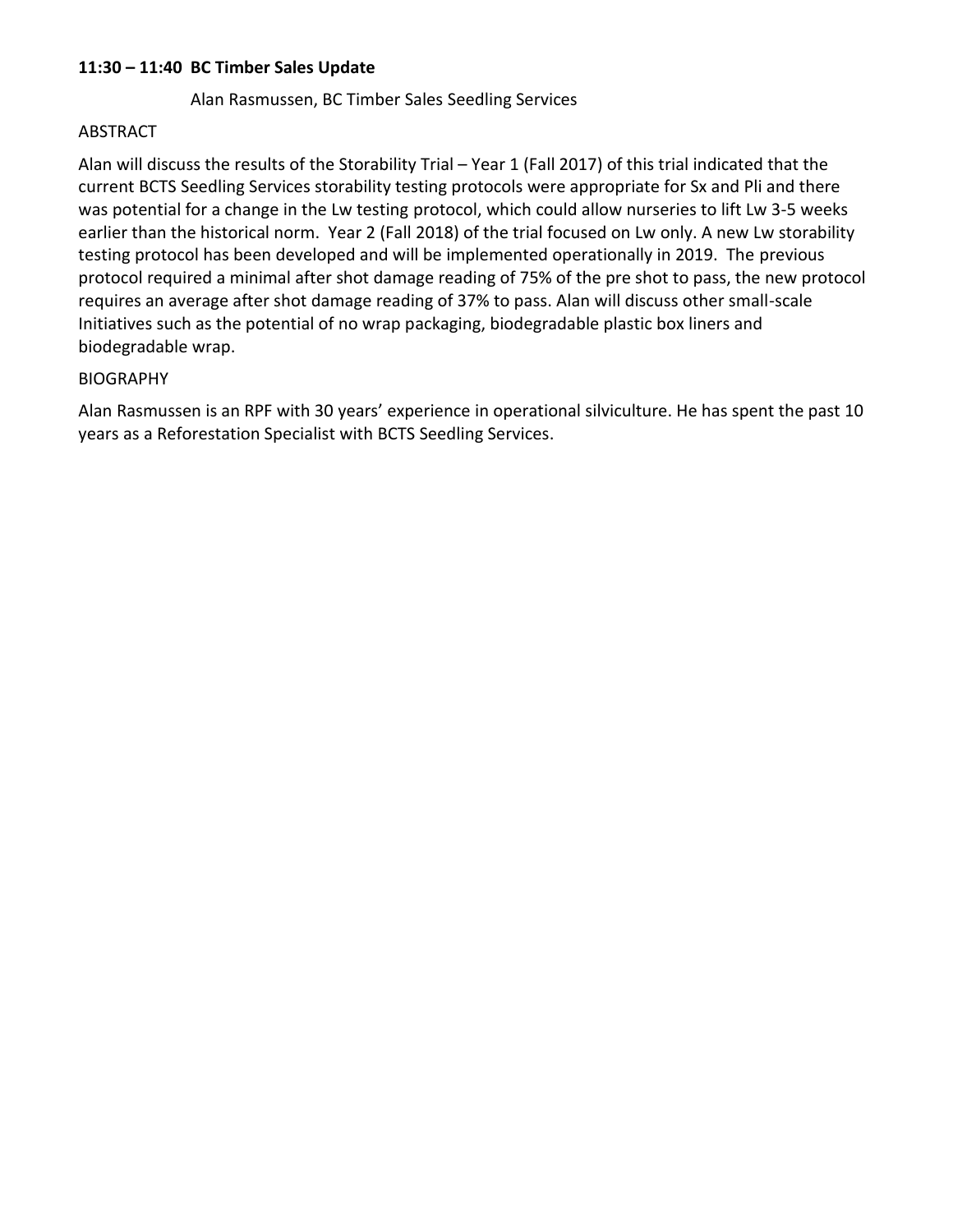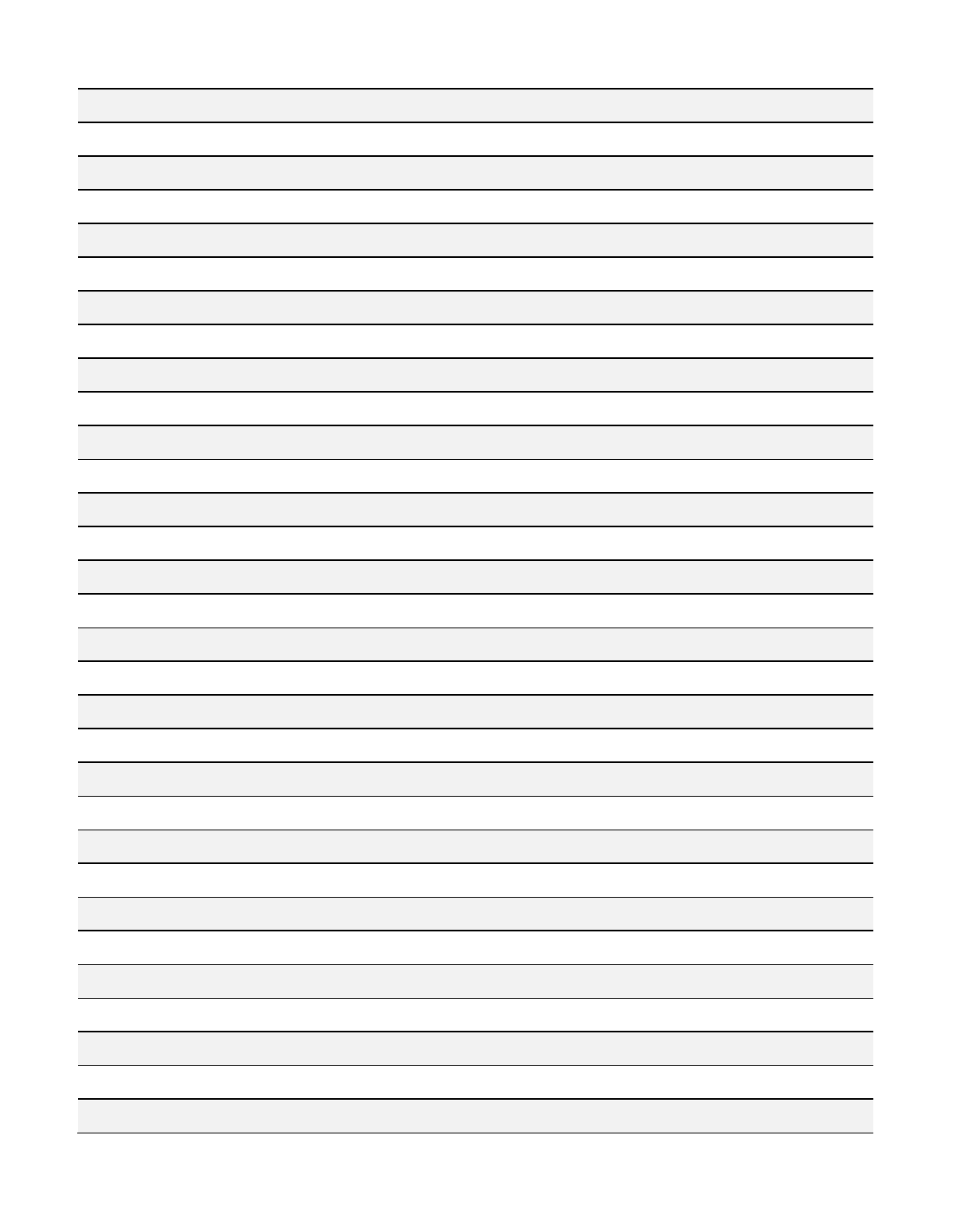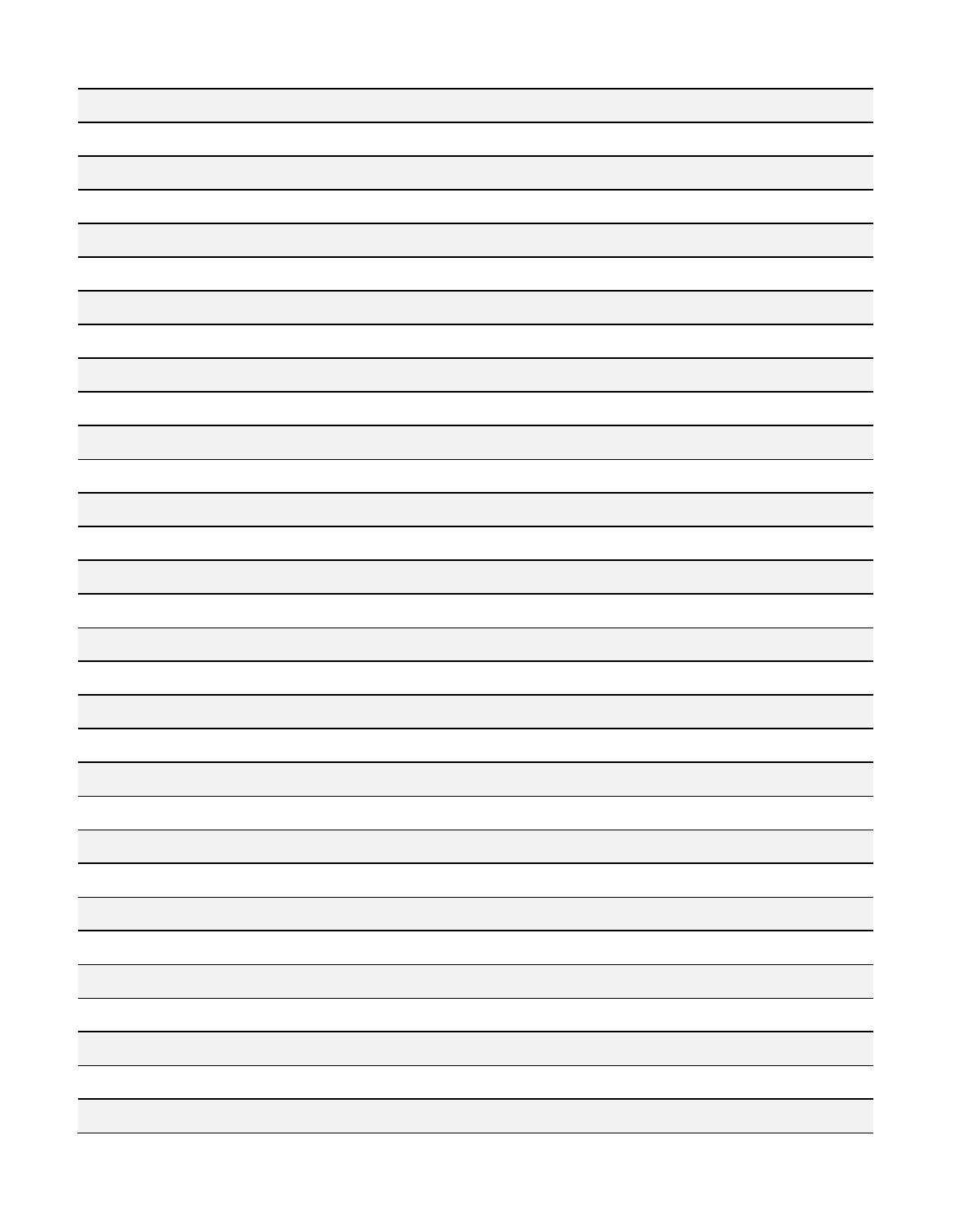